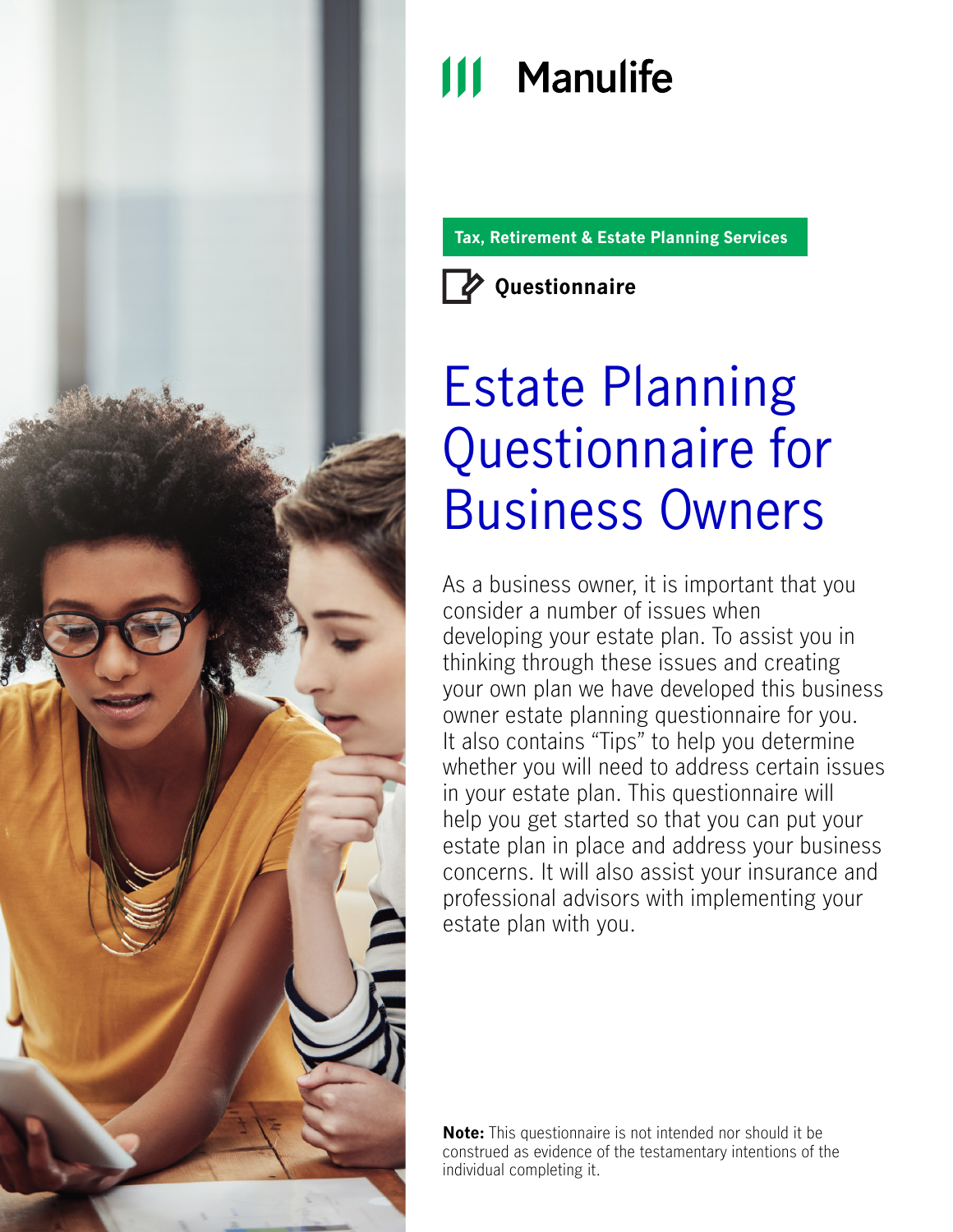# **Section One: Personal Background Information**

The information in this section is designed for you to have all of your personal information set out in one place. This information will assist both you and your insurance advisor in getting a snap shot of your personal situation at this time. Remember your situation over time will change and you will need to review your estate plan from time to time to ensure that what you have set in place meets your needs at the time.

| Date: $\qquad \qquad$              |                                                                        |  |
|------------------------------------|------------------------------------------------------------------------|--|
|                                    |                                                                        |  |
|                                    |                                                                        |  |
|                                    |                                                                        |  |
|                                    |                                                                        |  |
|                                    |                                                                        |  |
|                                    |                                                                        |  |
|                                    |                                                                        |  |
| Do you smoke? Yes □ No □           |                                                                        |  |
|                                    | Have you ever applied for insurance before? Yes $\square$ No $\square$ |  |
|                                    | Have you ever been declined for insurance? Yes $\Box$ No $\Box$        |  |
|                                    |                                                                        |  |
|                                    |                                                                        |  |
| <b>Spouse information:</b>         |                                                                        |  |
|                                    |                                                                        |  |
|                                    |                                                                        |  |
|                                    |                                                                        |  |
|                                    |                                                                        |  |
|                                    |                                                                        |  |
| Does your spouse smoke? Yes □ No □ |                                                                        |  |
|                                    | Have you ever applied for insurance before? Yes $\Box$ No $\Box$       |  |
|                                    | Have you ever been declined for insurance? Yes $\Box$ No $\Box$        |  |

If yes, explain why:

## **Tip**

L

 $\overline{a}$ 

If you or your spouse is a US citizen, you may have additional considerations with respect to your estate plan from a US estate tax planning perspective. You will need to speak with a lawyer or accountant who is familiar with these types of planning issues to ensure these issues are addressed.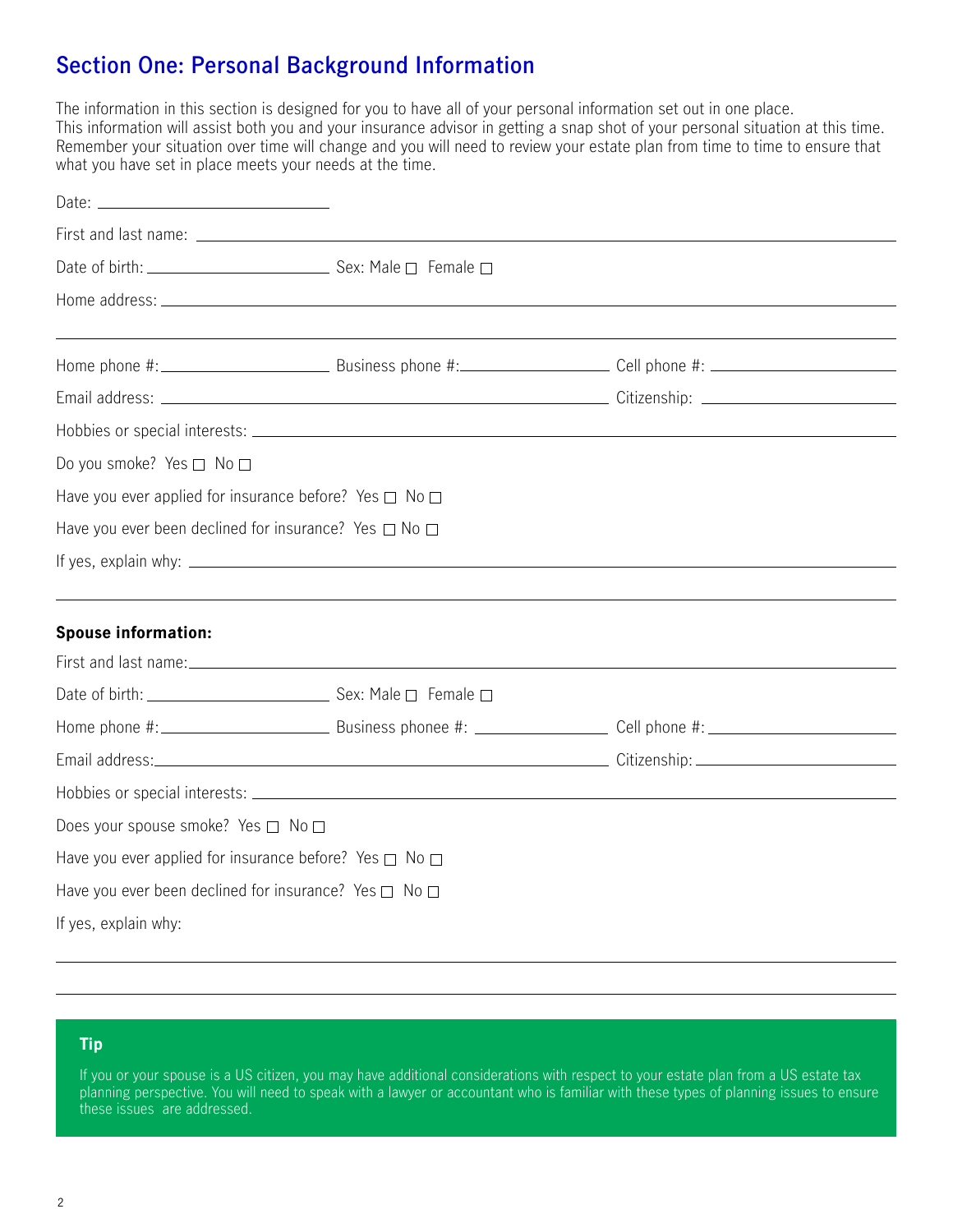| Marital status: Married□ Common Law□ |        |                            |
|--------------------------------------|--------|----------------------------|
| Date of marriage: _                  | Place: | Date started cohabitating: |

Is there a marriage contract or cohabitation agreement? Yes  $\Box$  No  $\Box$ 

For Quebec only: What is the marital regime?  $\Box$  Civil Union (Quebec)  $\Box$ 

## **Children/Grandchildren information:**

| <b>Children:</b> |                    |                                                                   |                                      |  |                                     |
|------------------|--------------------|-------------------------------------------------------------------|--------------------------------------|--|-------------------------------------|
| <b>Name</b>      | Married/<br>Single | <b>Gender</b>                                                     | Date of Birth/Age   Country of Birth |  | <b>Trustee for</b><br><b>Minors</b> |
|                  |                    | $M \square$ S $\square$   $M \square$ F $\square$ Other $\square$ |                                      |  |                                     |
|                  |                    | $M \square$ S $\square$   $M \square$ F $\square$ Other $\square$ |                                      |  |                                     |
|                  |                    | $M \Box$ $S \Box$ $M \Box F \Box$ Other $\Box$                    |                                      |  |                                     |
|                  |                    | $M \Box$ $S \Box$ $M \Box$ F $\Box$ Other $\Box$                  |                                      |  |                                     |

| Grandchildren:      |                        |                           |                                                 |                      |                            |                                     |
|---------------------|------------------------|---------------------------|-------------------------------------------------|----------------------|----------------------------|-------------------------------------|
| <b>Parents Name</b> | <b>Grandchild Name</b> | Married/<br><b>Single</b> | Gender                                          | Date of<br>Birth/Age | <b>Country</b><br>of Birth | <b>Trustee for</b><br><b>Minors</b> |
|                     |                        | $M \square S \square$     | $M \Box F \Box$<br>Other $\square$              |                      |                            |                                     |
|                     |                        | $M \Box S \Box$           | $M \square F \square$<br>Other<br>$\mathcal{L}$ |                      |                            |                                     |
|                     |                        | $M \square$ $S \square$   | $M \Box F \Box$<br>$\Box$<br>Other              |                      |                            |                                     |
|                     |                        | $M \square$ $S \square$   | $M \square F \square$<br>Other                  |                      |                            |                                     |

### **Tip**

Since minor children cannot own property (other than at the age of 16 a life insurance policy can be owned) and minor children cannot be in receipt of insurance proceeds, you will need to consider how to deal with the assets of your estate to benefit your minor children, grandchildren or disabled children. As well, children may include adopted children by formal means such as by court order or by other means. Using the word "children" or "issue" may include children born from genetic material, surrogacy or assisted reproduction. You will need to consider who is included in your class of children which may also extend to the class of grandchildren.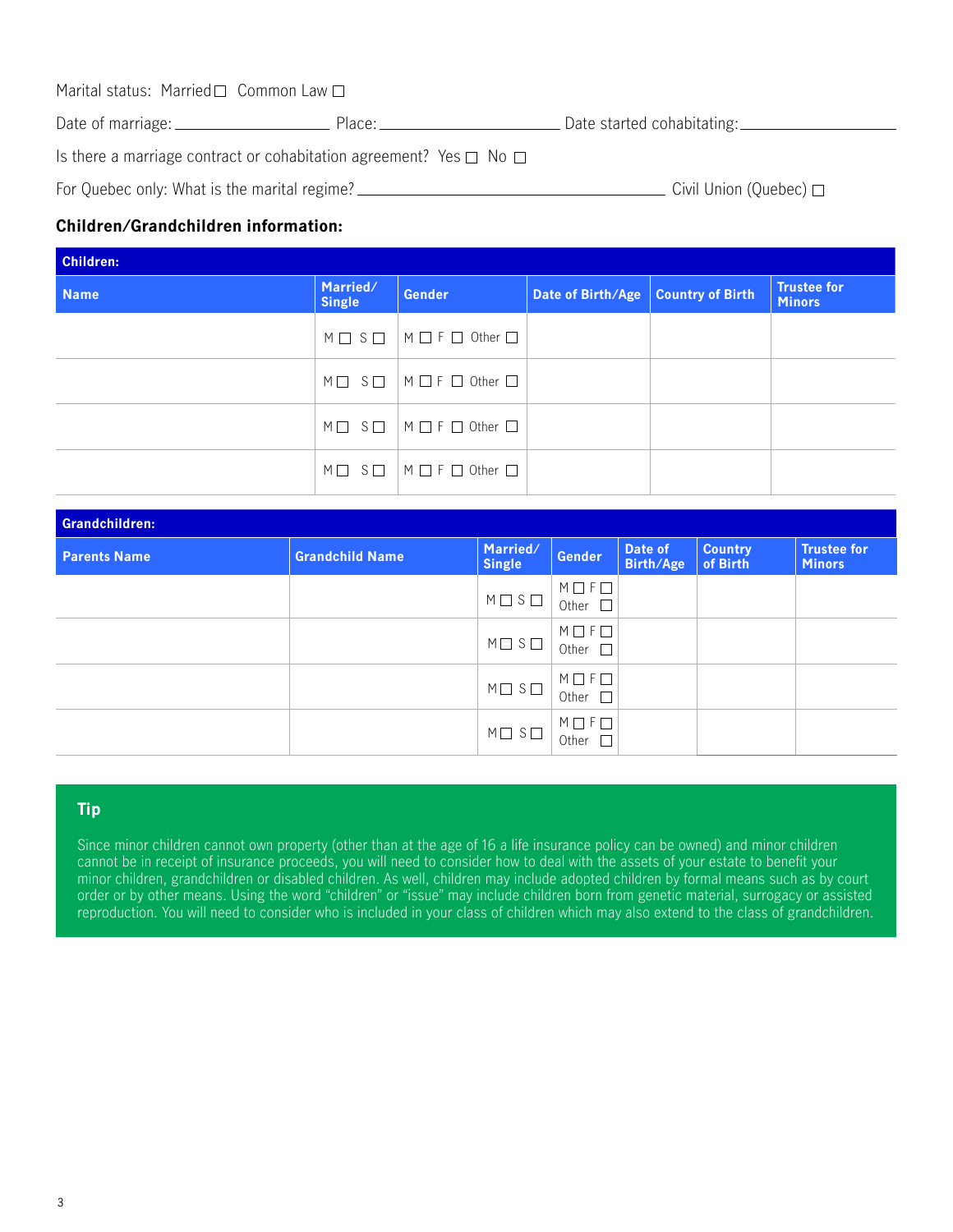## **Marriage/common law breakdown:**

Were either of you married previously? Yes  $\square$  No  $\square$ 

Date of separation or divorce: \_\_\_\_\_\_\_\_

If so, are there any support obligations? Yes  $\Box$  No  $\Box$ 

## **Use chart below to describe support obligations:**

| Name of person<br>you support | <b>Residency and</b><br>citizenship | <b>Birth date</b><br>(if child) | <b>Additional</b><br><i>information</i><br>(names of children) | Indicate from<br>which marriage | Indicate document<br>to which support<br>obligation exists,<br>court order<br>or separation<br>agreement |
|-------------------------------|-------------------------------------|---------------------------------|----------------------------------------------------------------|---------------------------------|----------------------------------------------------------------------------------------------------------|
|                               |                                     |                                 |                                                                |                                 |                                                                                                          |
|                               |                                     |                                 |                                                                |                                 |                                                                                                          |
|                               |                                     |                                 |                                                                |                                 |                                                                                                          |

## **Tip**

It is important for your advisor to obtain as much information about first and second marriages and related information such as court orders and separation agreements to ensure that all support obligations have been considered. Support obligations may impact your cash flow and therefore impact financial planning.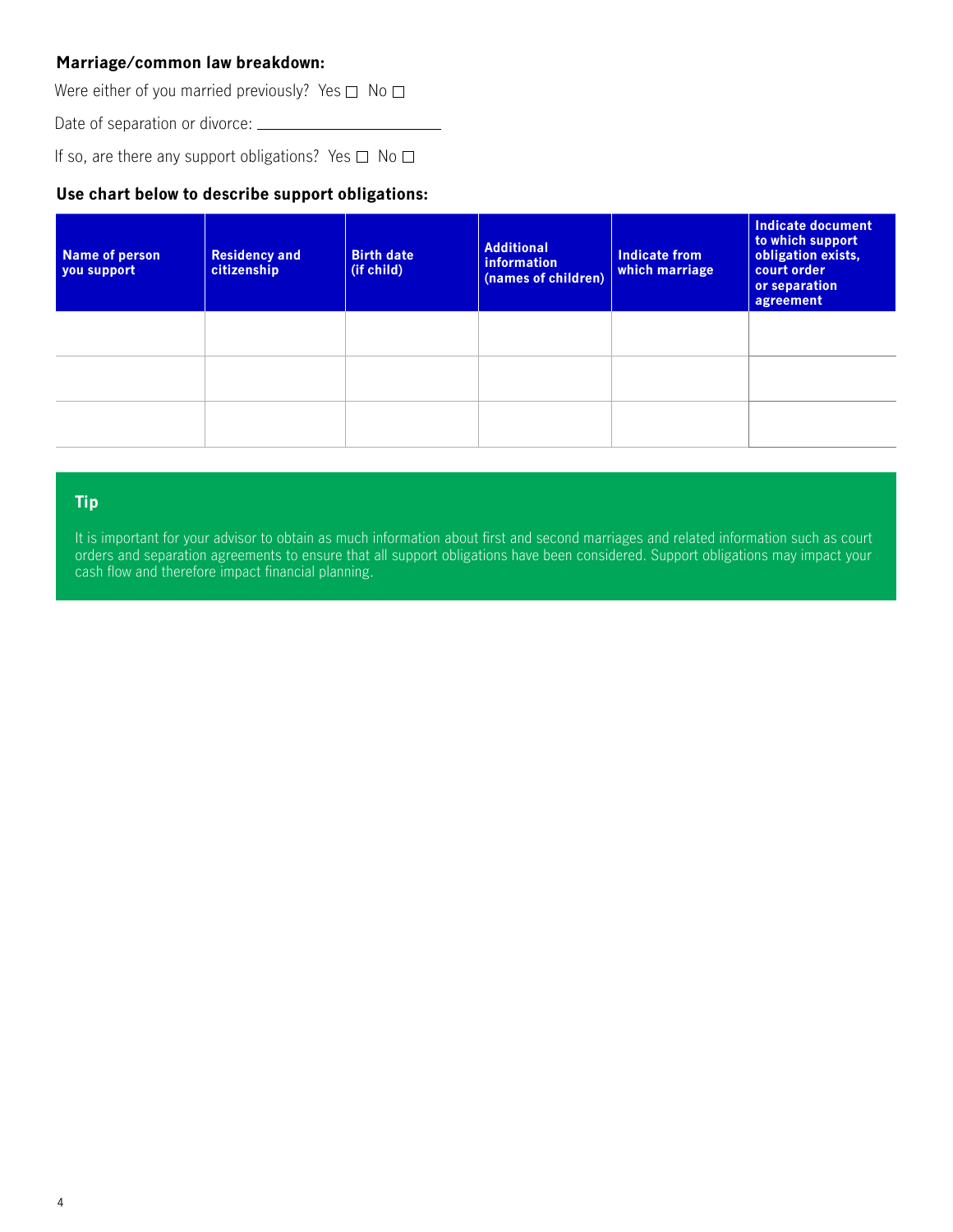# **Section Two: Document Checklist**

(These documents would apply to you and your spouse if applicable)

Accountant's name and phone #:

Lawyer's name and phone #:

This section helps to ensure that any documentation that may be relevant to your estate plan is included. Many of the documents we ask for may not be applicable to you. If this is the case, please disregard our request. However, if you feel that important materials pertaining to your financial situation have not been listed, please include them with the rest of your submissions.

If applicable, please submit the following documentation for you and your spouse:

- $\Box$  Your most recent income tax returns (2 years) including the Notice of Assessment form from Canada Revenue Agency
- $\Box$  Information on employer provided benefits, including the recent status of any group life insurance, group disability insurance, group RRSP and company pension plan
- $\Box$  Copies of the most recent unconsolidated financial statements and tax returns of any corporations in which you own an interest
- $\Box$  Copies of partnership or shareholder agreement
- $\Box$  All life insurance policies including the most recent status notices showing any policy loans, premium amounts or dividends on deposit
- $\Box$  Disability, critical illness and/or long-term care insurance policies you may have that provide income replacement in the event of an accident or sickness or care when you are elderly
- $\Box$  Documents showing current values of any personal retirement programs that you may have, for example, latest RRSP mutual fund statement
- $\Box$  Statements of investments eg: stocks
- $\Box$  Credit card statements and information regarding any life insurance in place to pay off the creditor card balance
- $\Box$  Recent mortgage and other loan statements including lines of credit and life insurance for these debts
- $\Box$  Most recent Will
- $\Box$  Most recent powers of attorney for property and for personal care/health directives
- $\Box$  Marital agreement, separation agreement, divorce order(s), cohabitation agreement
- $\Box$  Trust document for any trusts of which you, your spouse and/or your children are beneficiaries
- $\Box$  Bankruptcy orders or any court orders or proposals for bankruptcy or any information regarding creditor claims

Any other documents that you feel may be relevant to the completion of your plan.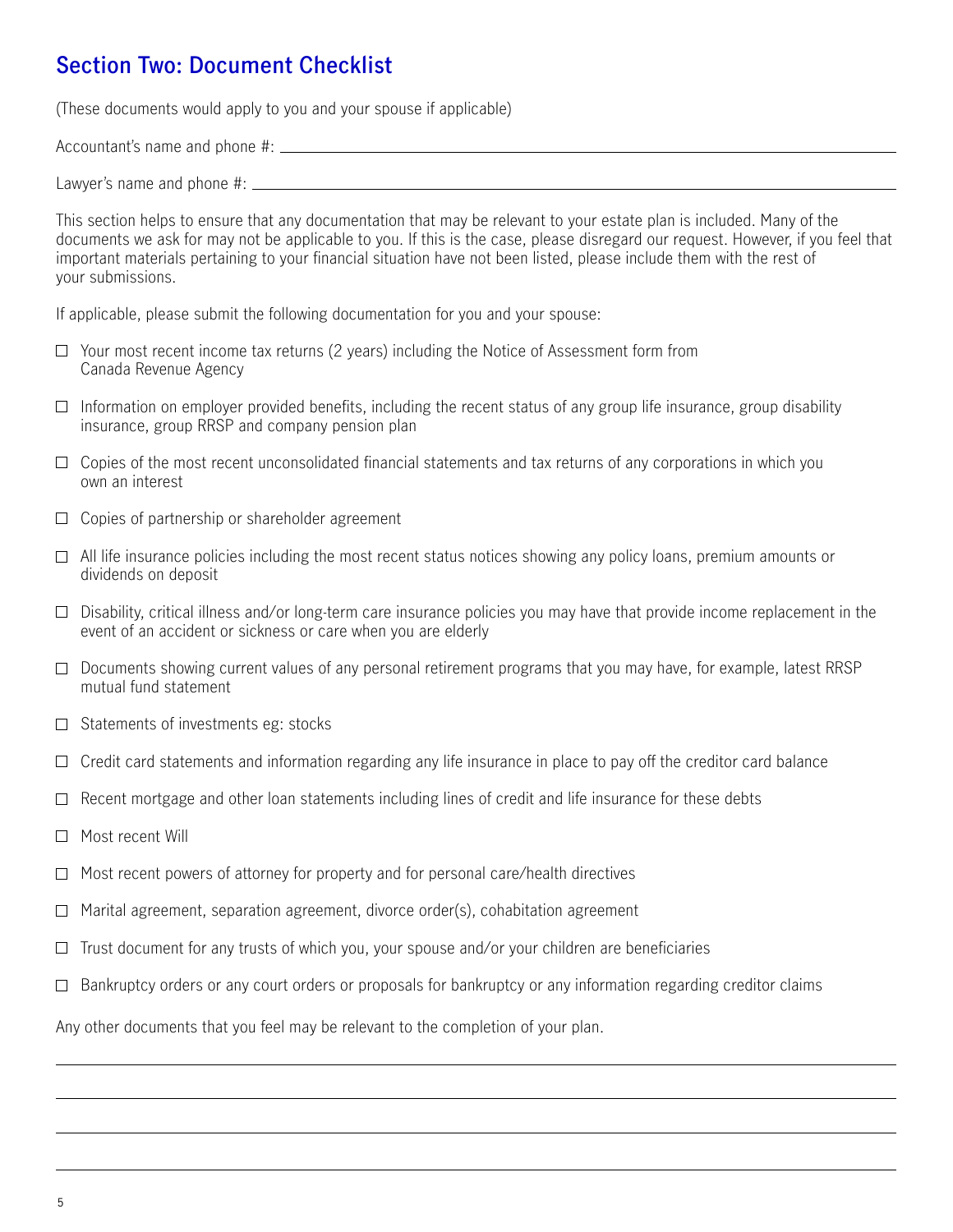#### **Tips**

#### **Wills/power of attorney**

- Ensure your Will is current and reflects your situation, including any planning that has been done to date. When your situation changes (marriage, divorce, death of a family member) you should review your overall estate plan and ensure that your will and beneficiary designations all reflect your current situation. Ideally, you should review your estate plan every three to five years or when a significant life event occurs.
- The Will may include a declaration that creates an insurance trust within the Will; this should be noted to ensure it does not conflict with any beneficiary designations already contained within any policy(ies).
- Your professional advisor can help you review the Will and shareholder agreement to ensure that these two documents reflect the same outcome and that no conflict exists.
- There are two types of power of attorney documents: a power of attorney document for property and one dealing with personal care sometimes referred to as a medical directive or a living Will. The appointment for property provides authority to the attorney to manage and govern property and financial affairs when an individual becomes incapacitated. The appointment for personal care allows the attorney to make decisions about medical treatment and care on behalf of the incapacitated individual.
- In Quebec, there are also two types of documents. The power of attorney document is used for property and grants the "Mandatary" the ability to manage the Mandator's assets. The other type of document is referred to as a "Mandate" and comes into existence when the "Mandator" becomes incapacitated. It deals with both personal care and property matters relating to the "Mandator".

#### **Shareholders agreements**

• Where a shareholder agreement contains buy-sell provisions, the agreement should ensure funding is addressed. Insurance proceeds can be a costeffective way to fund a buy-sell arrangement.

#### **Life event changes**

• When your situation changes (marriage, divorce, death of a family member), you should review your overall estate plan and ensure that your Will, shareholder agreement if applicable, and beneficiary designations all reflect your current situation.

#### **Financial statements**

• The retained earnings on the financial statements essentially represent the cumulative income earned by the corporation less the amount of income that has been distributed to shareholders. Retained earnings on the financial statements do not represent cash that is readily available to spend. Liquid assets such as cash appear in the asset section of the balance sheet.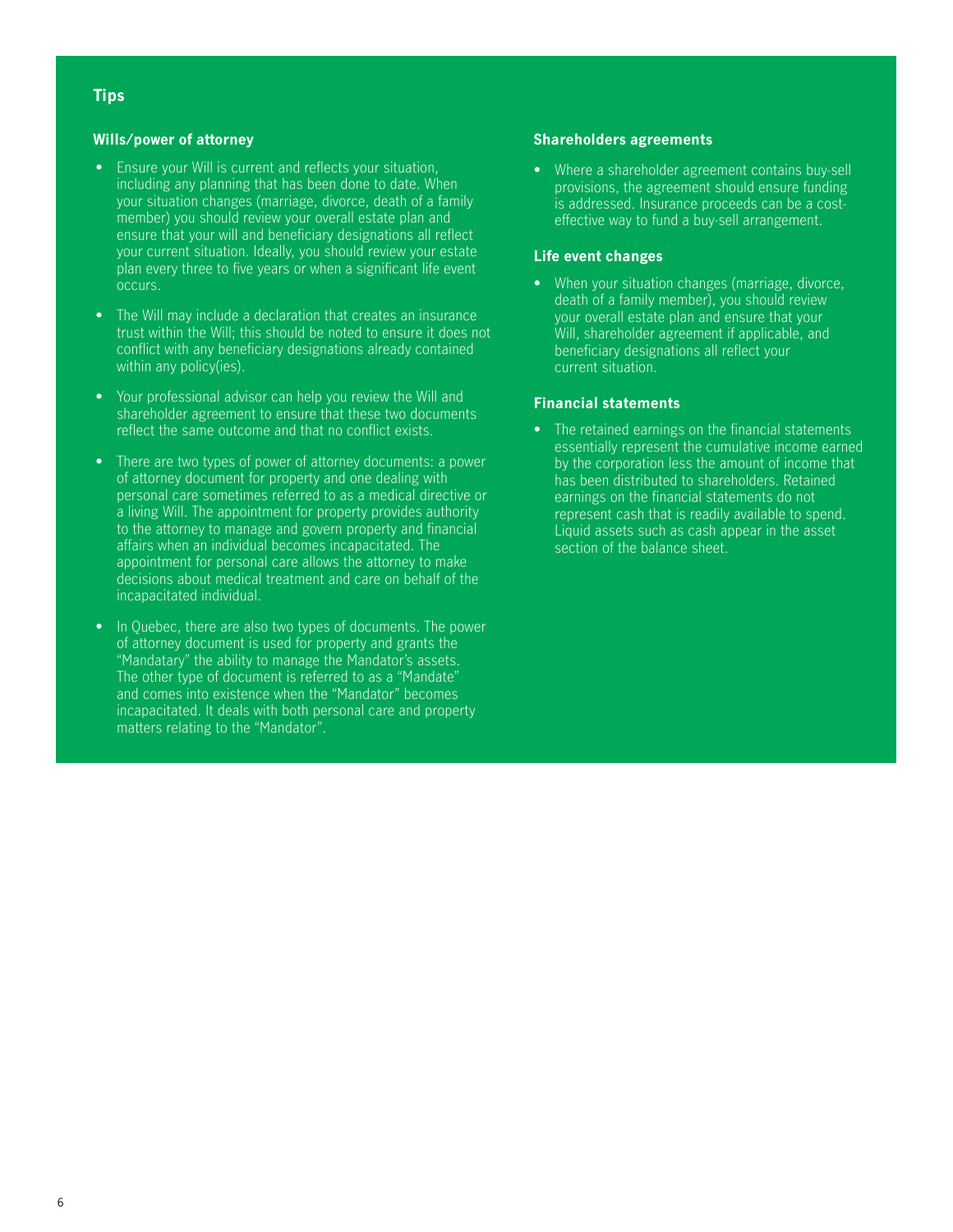# **Section Three: Some Questions to Consider**

Who would you like to benefit from your estate planning?<br>
<u>Example 2008</u>

What would you like these beneficiaries to be able to do as a result of your estate planning?

Do you intend to make any special bequests, for example, to a charity?

Will you be a beneficiary of someone else's estate in the future?

Are your children or family members involved in your business? If yes, do you see either your children or family members eventually taking over the business and running it?<br>
<u>Eventually</u> taking over the business and running it?

Is your spouse involved in the business? No  $\Box$  Yes  $\Box$  If yes, will this involvement continue after your death? No  $\Box$  Yes  $\Box$ 

If some of your children are involved in the business and others are not, how do you wish to equalize among them?

Do you have any reservations with any of your children taking over your business? \_\_\_\_\_\_\_\_\_\_\_\_\_\_\_\_\_\_\_\_\_\_\_\_\_\_\_\_

In the event of your death, what planning would you like to occur specifically for your spouse?

At what age would you like to retire? \_\_\_\_\_\_\_\_\_\_

How would you like to see your business transferred at retirement?

If you do not intend to retire, what do you wish will happen with your business at death?

Tax considerations aside, in what manner would you want your estate distributed?

Additional comments: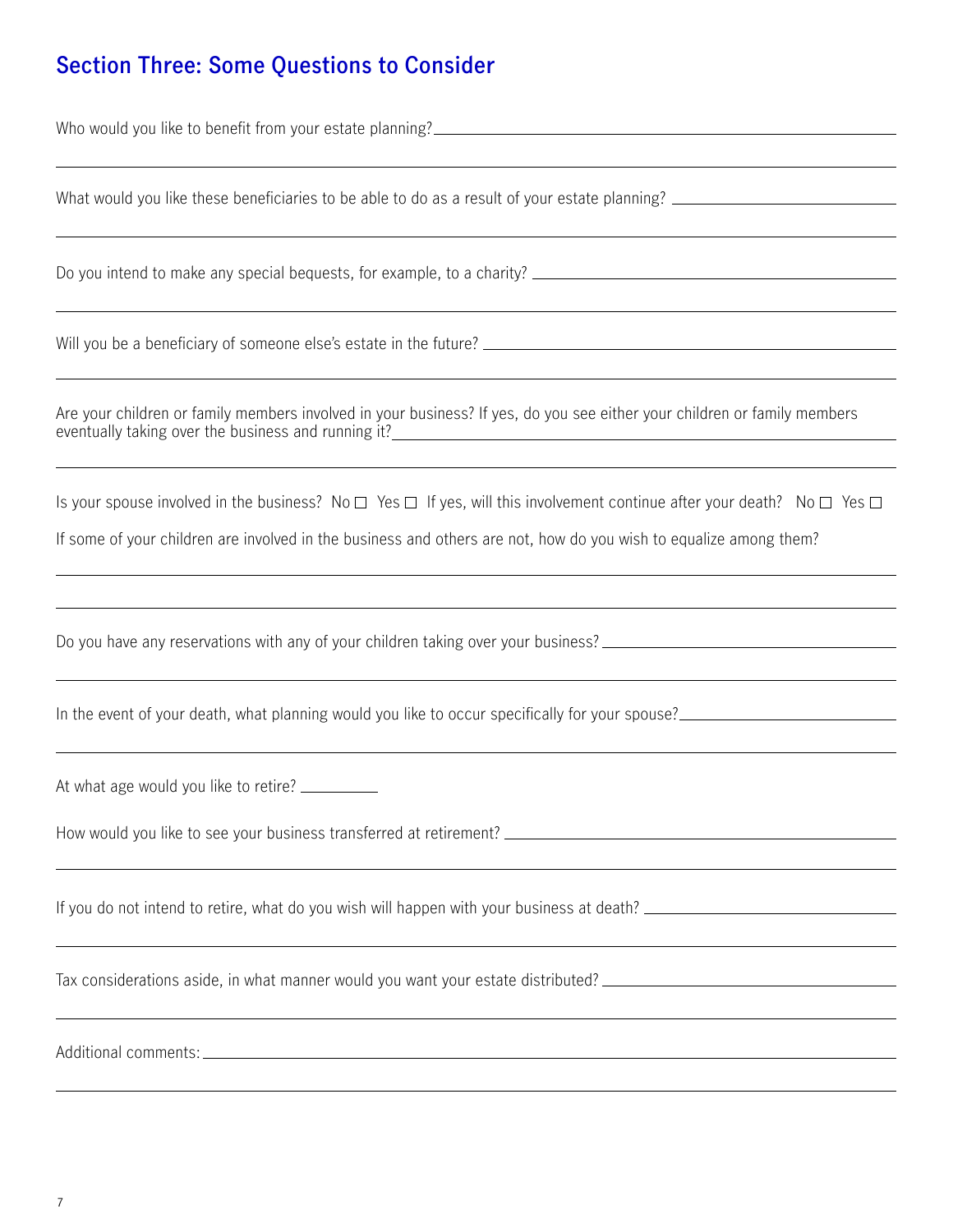# **Section Four: Net Worth**

| <b>Assets</b>                                                         | You | <b>Spouse</b> | Joint | <b>Original Cost</b> |
|-----------------------------------------------------------------------|-----|---------------|-------|----------------------|
| Cash                                                                  |     |               |       |                      |
| Non-registered investments                                            |     |               |       |                      |
| RRSP/RRIF                                                             |     |               |       |                      |
| Pension plans                                                         |     |               |       |                      |
| Loans receivable                                                      |     |               |       |                      |
| Family home                                                           |     |               |       |                      |
| Vacation property 1<br>e.g. cottage or recreational<br>farm property  |     |               |       |                      |
| Vacation property 2<br>e.g. cottage or recreational<br>farm property  |     |               |       |                      |
| <b>TFSA</b>                                                           |     |               |       |                      |
| <b>RESP</b>                                                           |     |               |       |                      |
| <b>RDSP</b>                                                           |     |               |       |                      |
| Rental property                                                       |     |               |       |                      |
| Proprietorship                                                        |     |               |       |                      |
| Partnership interests                                                 |     |               |       |                      |
| Shares of private companies                                           |     |               |       |                      |
| Loans to private companies                                            |     |               |       |                      |
| Stocks                                                                |     |               |       |                      |
| Deferred profit sharing plan                                          |     |               |       |                      |
| Life insurance cash values                                            |     |               |       |                      |
| Mortgages receivable                                                  |     |               |       |                      |
| Other assets<br>e.g. copyright, patents,<br>royalties, digital assets |     |               |       |                      |
| <b>Liabilities</b>                                                    | You | <b>Spouse</b> | Joint | <b>Original Cost</b> |
| Mortgages                                                             |     |               |       |                      |
| Investment loans                                                      |     |               |       |                      |
| Personal loans                                                        |     |               |       |                      |
| Other liabilities                                                     |     |               |       |                      |

## **Tip**

When a shareholder lends after tax dollars to their private corporation, the amount owing can be repaid by the corporation (provided it has assets it can use to repay the loan) at any time tax-free.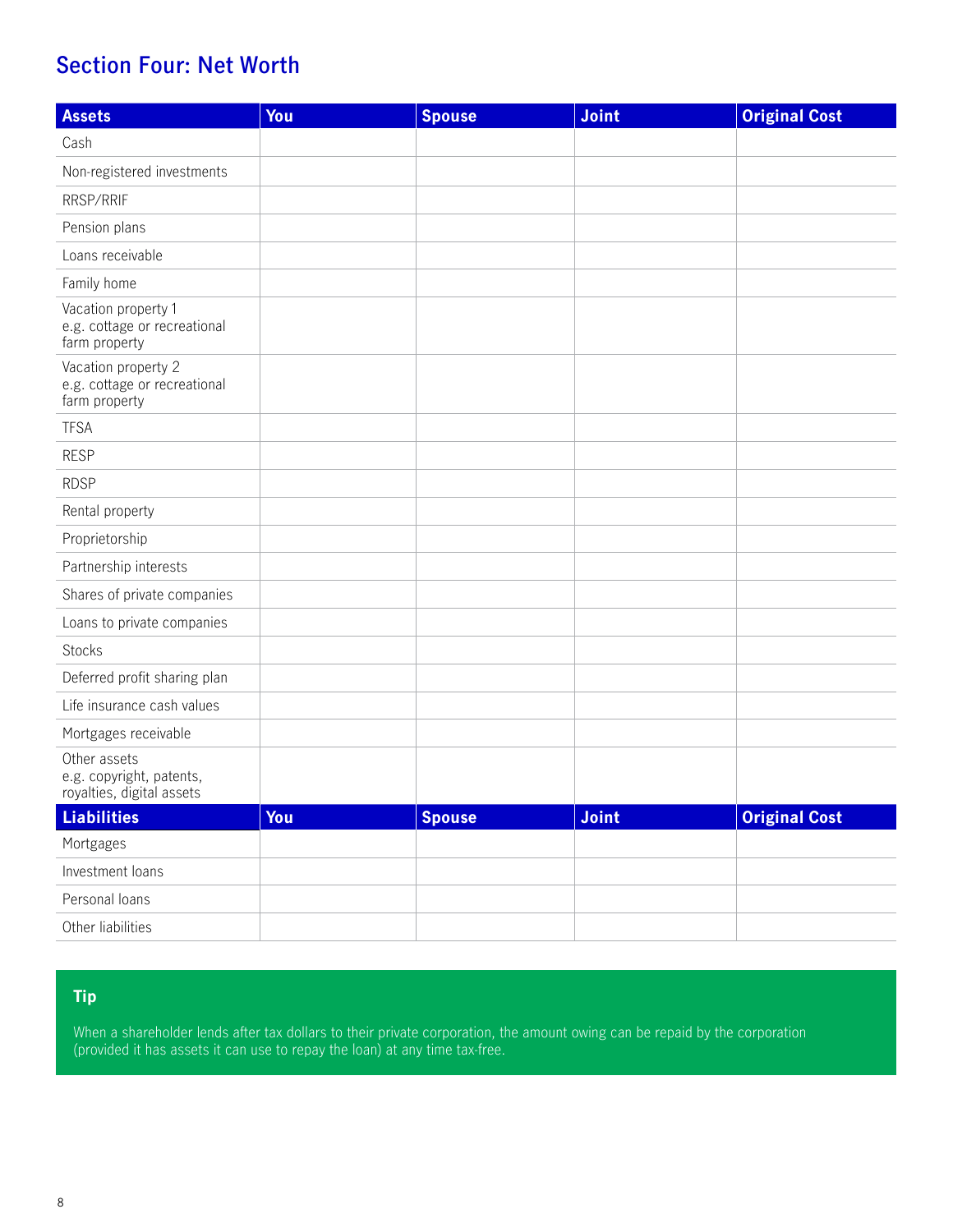# **Section Five: Business Interests**

## **(Use a separate sheet for each business.)**

|                                                              | What is the name of the business or corporation? _______________________________ |
|--------------------------------------------------------------|----------------------------------------------------------------------------------|
|                                                              |                                                                                  |
| The business is operated as a: $\square$ Sole proprietorship | $\Box$ Partnership<br>$\Box$ Corporation (fiscal year end $\Box$                 |
| Business address: _                                          |                                                                                  |

**Section A**

(Applicable only if the business is a corporation) When was the business incorporated?

## **Common shares**

| Shareholder (attach a $\frac{1}{2}$ # of shares<br><b>Class</b> | Cost (ACB) | <b>Paid-up Capital</b><br>(PUC) | <b>Estimated value</b> |
|-----------------------------------------------------------------|------------|---------------------------------|------------------------|
|                                                                 |            |                                 |                        |
|                                                                 |            |                                 |                        |
|                                                                 |            |                                 |                        |
|                                                                 |            |                                 |                        |

## **Special or preferred shares**

| Shareholder (attach a $\frac{1}{2}$ # of shares | <b>Class</b> | Cost (ACB) | <b>Paid-up Capital</b><br>(PUC) | <b>Estimated value</b> |
|-------------------------------------------------|--------------|------------|---------------------------------|------------------------|
|                                                 |              |            |                                 |                        |
|                                                 |              |            |                                 |                        |
|                                                 |              |            |                                 |                        |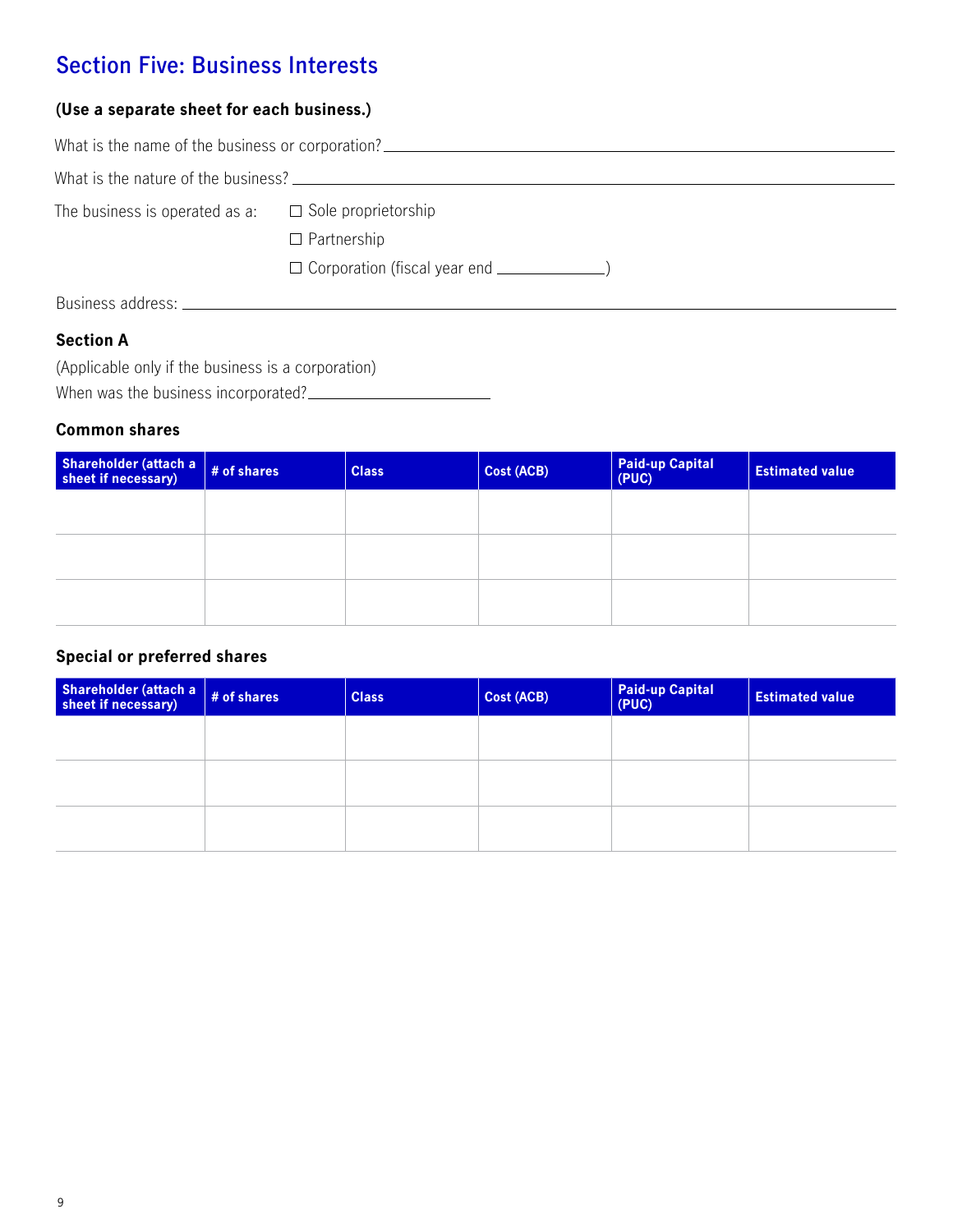## **Section B**

| What is the estimated fair market value of the business? ________________________                                                           |
|---------------------------------------------------------------------------------------------------------------------------------------------|
| Do you have an agreement regarding the purchase or sale of the business or shares of the corporation? No $\Box$ Yes $\Box$                  |
| Is there any life, disability, critical illness and/or long-term care insurance in place to fund this agreement? No $\square$ Yes $\square$ |
| If not, how will it be funded?                                                                                                              |
| Have key employee-shareholders or partners identified their successors? No $\square$ Yes $\square$                                          |
| Does the corporation have active business income eligible for the small business deduction? No $\square$ Yes $\square$                      |
| Do you expect to claim the lifetime Capital Gains Exemption when you dispose of the shares? No $\square$ Yes $\square$                      |
| If not, have you already used your exemption? No $\square$ Yes $\square$                                                                    |
| Is investment income paid out to shareholders annually as dividends? No $\Box$ Yes $\Box$                                                   |
|                                                                                                                                             |
| Have you personally guaranteed any business loans? No $\square$ Yes $\square$                                                               |
| Is your corporation involved in any litigation? No $\Box$ Yes $\Box$                                                                        |
| Are there any court orders relating to creditor claims and your business? No $\square$ Yes $\square$                                        |

### **Tip**

- Is the business operated as a sole proprietorship, partnership or corporation? A partnership is a legal relationship between two or more persons who carry on a business in common for the purpose of profit. To determine if the business is carried on through a partnership, a key question to ask is whether or not the business is incorporated. A true partnership is not a corporate entity. The partners of the partnership may be individuals, corporations or a combination of the two.
- Refundable Dividend Tax on Hand (RDTOH) Balances RDTOH represents refundable tax paid by a private company on its investment and dividend income. Amounts in the RDTOH account are accumulated in a notional account and are refundable to the corporation when a taxable dividend is paid to a shareholder at the rate of \$1 of refund for every \$3 of taxable dividends paid. In most provinces, the recovery of the RDTOH on a dividend paid to an individual shareholder will offset the tax payable by the shareholder. As a result, if an RDTOH balance exists, it represents an opportunity to extract funds from the corporation with no net tax cost. The RDTOH balance appears on the corporation's income tax return (Form T2) and is often disclosed in the notes to the financial statements.
- Share Capital and Share Ownership The share capital of the corporation is usually outlined in the share capital note in the company's financial statements. Share ownership information is usually available in the corporate minute book.
- Why is Paid-up Capital (PUC) important? The PUC of a share is the PUC for the particular class of shares divided by the number of issued shares in the class. PUC can generally be returned to the holder of a share free from income tax. On redemption of a share or a purchase of a share for cancellation, the amount received by the shareholder in excess of the PUC is typically subject to tax as a dividend.
- Why is it important to know about different classes of shares? When a corporation has one or more classes of shares, there are specific rights, privileges, restrictions and conditions attached to the shares of each class, such as redemption value, voting rights and dividend entitlements. The share attributes will have an effect on the value of the shares as well as rights to distributions of property out of the corporation.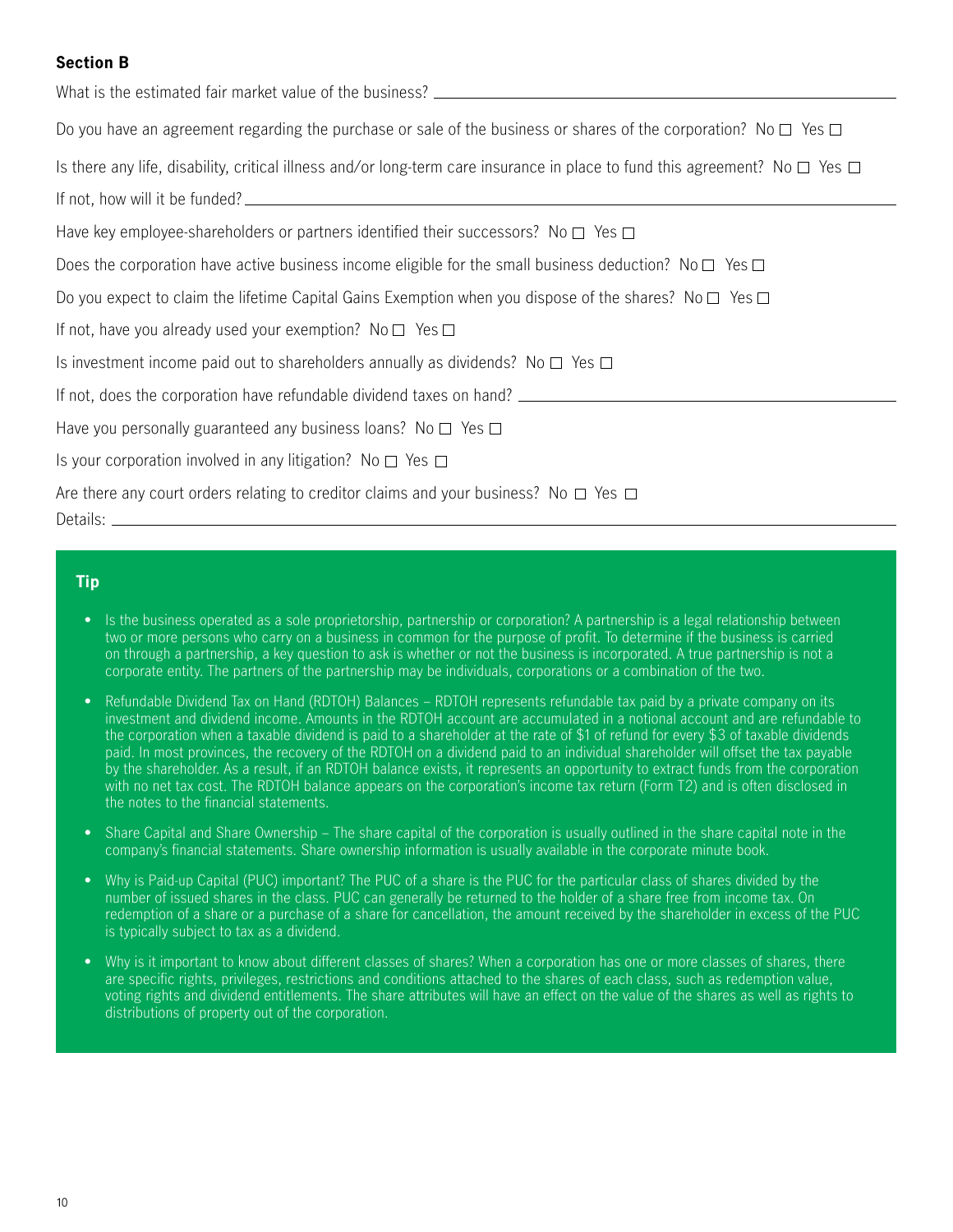## **Section Six: Corporate Structure**

Please use this page to draw a schematic of the relationships between the shareholders of the corporations in the corporate group. If you have shares in two or more unrelated corporations, please use a separate page for each related group of companies. For each shareholder, show the name and the percentage of shares owned by them for each category and class of share (common, special, Class A, Class B, etc.). Where shares have a fixed value, please indicate that value. For trusts that are shareholders, also show names of trustees and beneficiaries. For corporate shareholders, show the shareholders of that corporation as well.

#### **Tip**

It is important to have an accurate understanding of the ownership structure of your business. In order to determine the structure, answer the following questions:

- Is the business incorporated?
- What type of shares do you own and in which companies (e.g. common or preferred shares)?
- Are there other shareholders?
- Are there related corporations, holding companies, trusts or partnerships?
- Is the business a professional corporation?

Having the answers to these questions will allow a better assessment of insurance needs and facilitate decisions with respect to ownership, funding and beneficiary designations for insurance contracts. It is often advisable to obtain this information from your professional advisor, who will be familiar with any tax-related restructuring which has been done.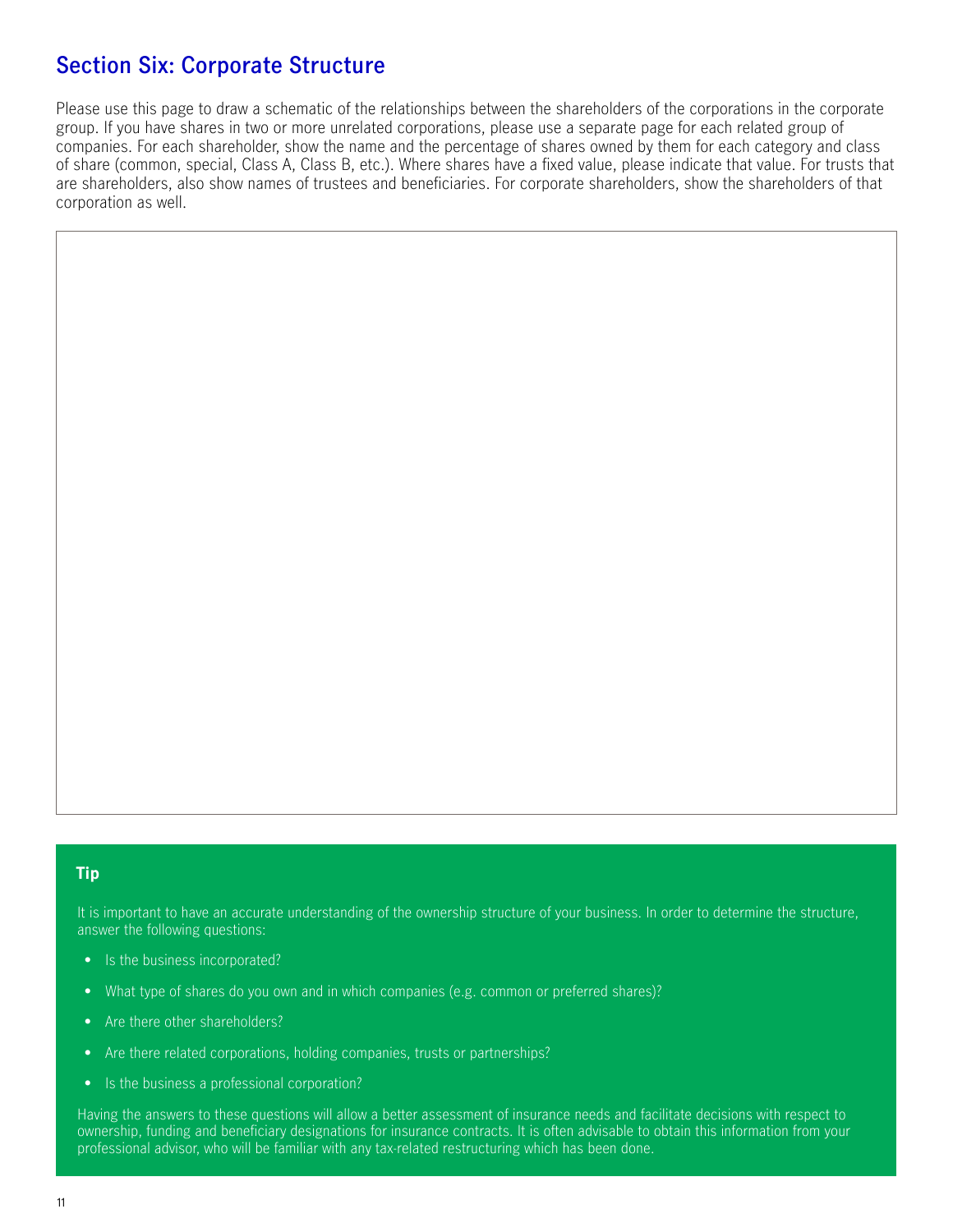# **Section Seven: Insurance Planning**

Please provide details of any life, disability, critical illness and/or long-term care insurance currently in place on you or your spouse. You will be in a better position to determine whether your current insurance policy(ies) meet your needs for the purposes of your estate plan. This will also require you to review your current beneficiary designations and determine whether they are appropriate for your overall estate plan.

## **Policy #1**

| Is this policy subject to an existing shareholder agreement? (provisions in buy-sell) No $\Box$ Yes $\Box$ |
|------------------------------------------------------------------------------------------------------------|
| Is this policy subject to a court order or separation agreement? No $\Box$ Yes $\Box$                      |
| Policy #2                                                                                                  |
|                                                                                                            |
|                                                                                                            |
|                                                                                                            |
|                                                                                                            |
|                                                                                                            |
|                                                                                                            |
|                                                                                                            |
| Is this policy subject to an existing shareholder agreement? (provisions in buy-sell) No $\Box$ Yes $\Box$ |
| Is this policy subject to a court order or separation agreement? No $\Box$ Yes $\Box$                      |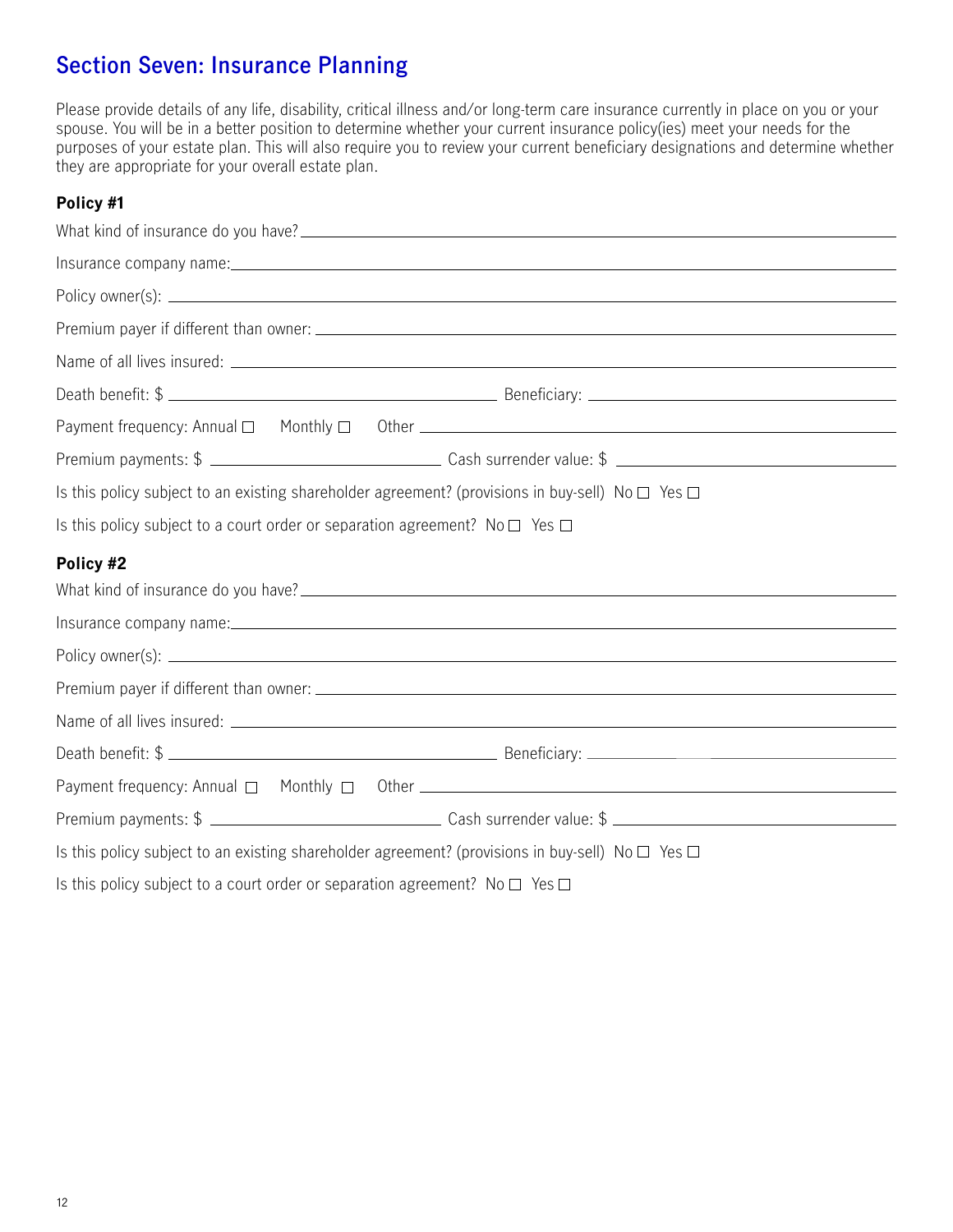## **Policy #3**

|                                                                                       | Death benefit: \$                                                                                                |
|---------------------------------------------------------------------------------------|------------------------------------------------------------------------------------------------------------------|
|                                                                                       |                                                                                                                  |
|                                                                                       | Premium payments: \$                                                                                             |
|                                                                                       | Is this policy subject to an existing shareholder agreement? (provisions in buy-sell) No $\square$ Yes $\square$ |
| Is this policy subject to a court order or separation agreement? No $\Box$ Yes $\Box$ |                                                                                                                  |
| Policy #4                                                                             |                                                                                                                  |
|                                                                                       |                                                                                                                  |
|                                                                                       |                                                                                                                  |
|                                                                                       |                                                                                                                  |
|                                                                                       |                                                                                                                  |
|                                                                                       | Death benefit: \$                                                                                                |
|                                                                                       |                                                                                                                  |
|                                                                                       |                                                                                                                  |
|                                                                                       | Is this policy subject to an existing shareholder agreement? (provisions in buy-sell) No $\square$ Yes $\square$ |
| Is this policy subject to a court order or separation agreement? No $\Box$ Yes $\Box$ |                                                                                                                  |

# **Section Eight: Additional Comments**